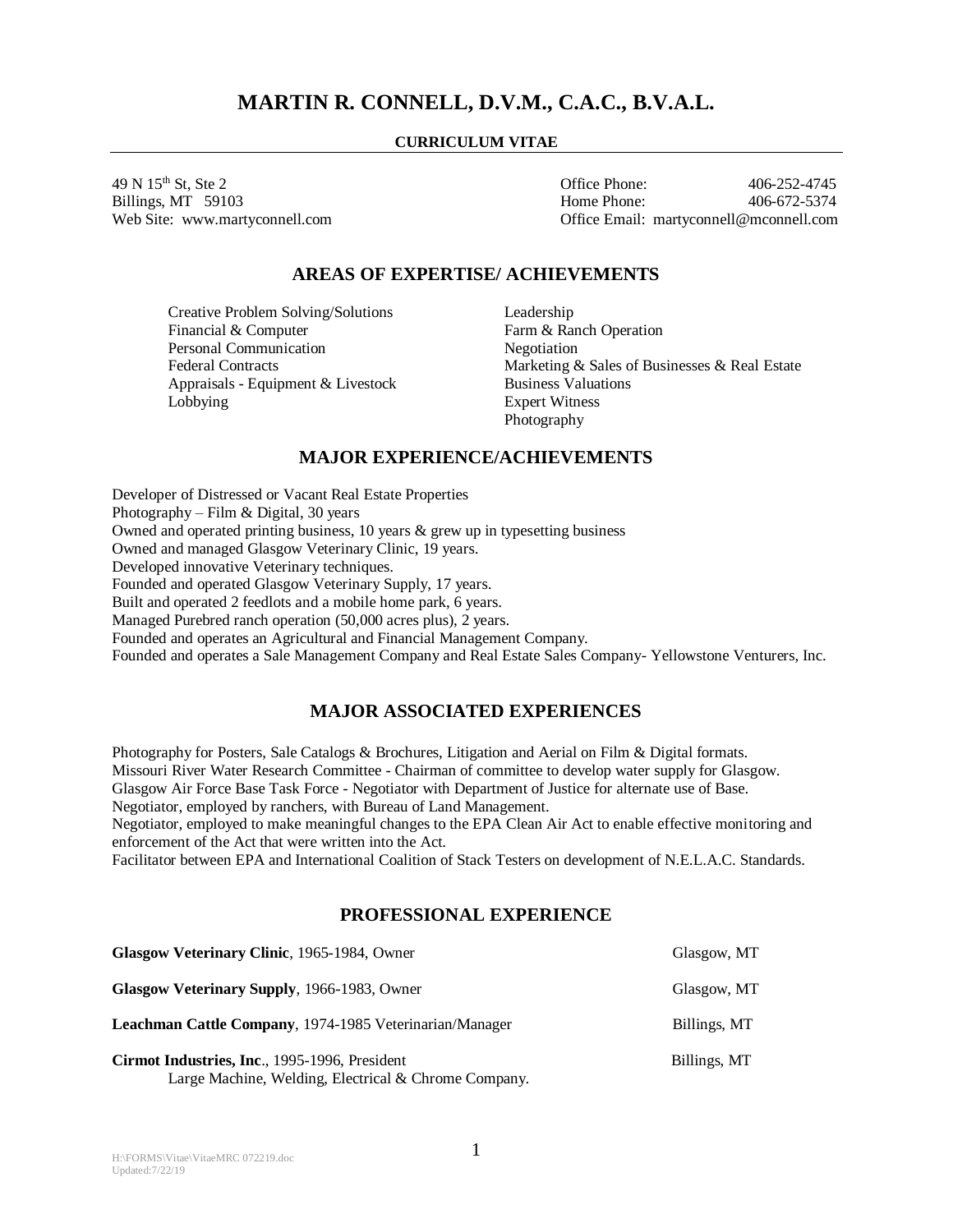## **CURRENT**

assignments and continue so at the present time.

**Kairos Development Corporation** Billings, MT 1992, Established to cleanup the environmentally contaminated and abandoned former Pierce Packing Plant and refurbish it into a tax paying viable manufacturing, storage and office facility.

1985. Established a full-time consulting firm. Involved in varied agricultural and financial management

**Marty Connell Agricultural & Financial Management, Inc.** Billings, MT

## **Kairos Properties LLC** Billings, MT

2003, Owner of the land of the former Pierce Packing Plant

## **Marty Connell Photography Billings, MT**

1998, Formalized the business which had been part of my other business and with the advent of quality digital photography have moved into aerial and commercial digital photography with skills in photo manipulation.

## **Yellowstone Venturers, Inc.** Billings, MT

1986 - Formed a sale management/real estate sales company for the benefit of clients. The company conducts going-out-of-business sales, auctions and private real estate sales, with special emphasis on sale management to maximize net returns using innovative marketing techniques.

## **Oil Investments, LLC** El Dorado, KS

2016- Treasurer - Member

## **1961-Present**

Buying and selling government surplus, farm equipment, veterinary medical supplies and livestock.

## **My Experience Includes:**

Economic and financial analysis of business enterprises. Development and execution of financial workout plans. Negotiations on behalf of clients representing financial institutions and government agencies. Physical takeovers of business enterprise management. Liquidation of business enterprises for both debtor and creditor. Appraisal of business enterprises, machinery and equipment, livestock. Procurement of business enterprises. Lobbying on state and federal level. Involvement in real estate sales of over 7 million dollars. Digital and film photography and digital manipulation of photographic images. Developer of Distressed or Vacant Real Estate Properties

## **Business Enterprises**

I have dealt with agricultural operations such as farms, ranches, and feedlots. My commercial experience includes involvement with computer retailing, real estate developments, retailers and wholesalers, implement dealers, machinery companies, oil industry related business, professional businesses, and banks.

## **ADDITIONAL QUALIFICATIONS**

## **Trustee:**

Private Trusts (10)

## **Court Appointed:**

Receiver by Judge G. Todd Baugh, State District Court, Montana 13th Judicial Court, Yellowstone County, Fox v. Tolliver, et al, Case No. DV881866, March 1, 1990.

Asset Manager by Judge Jack Peterson, U.S. Bankruptcy Court, District of Montana, Glasgow Livestock Sales Co., Inc., Case No. 92-11152-11, December 15, 1992.

Receiver by Judge Kenneth Wilson, Montana Sixteenth Judicial District Court, Custer County, Clark v. Clark, Case No. DR 91-20323, August 19, 1993.

2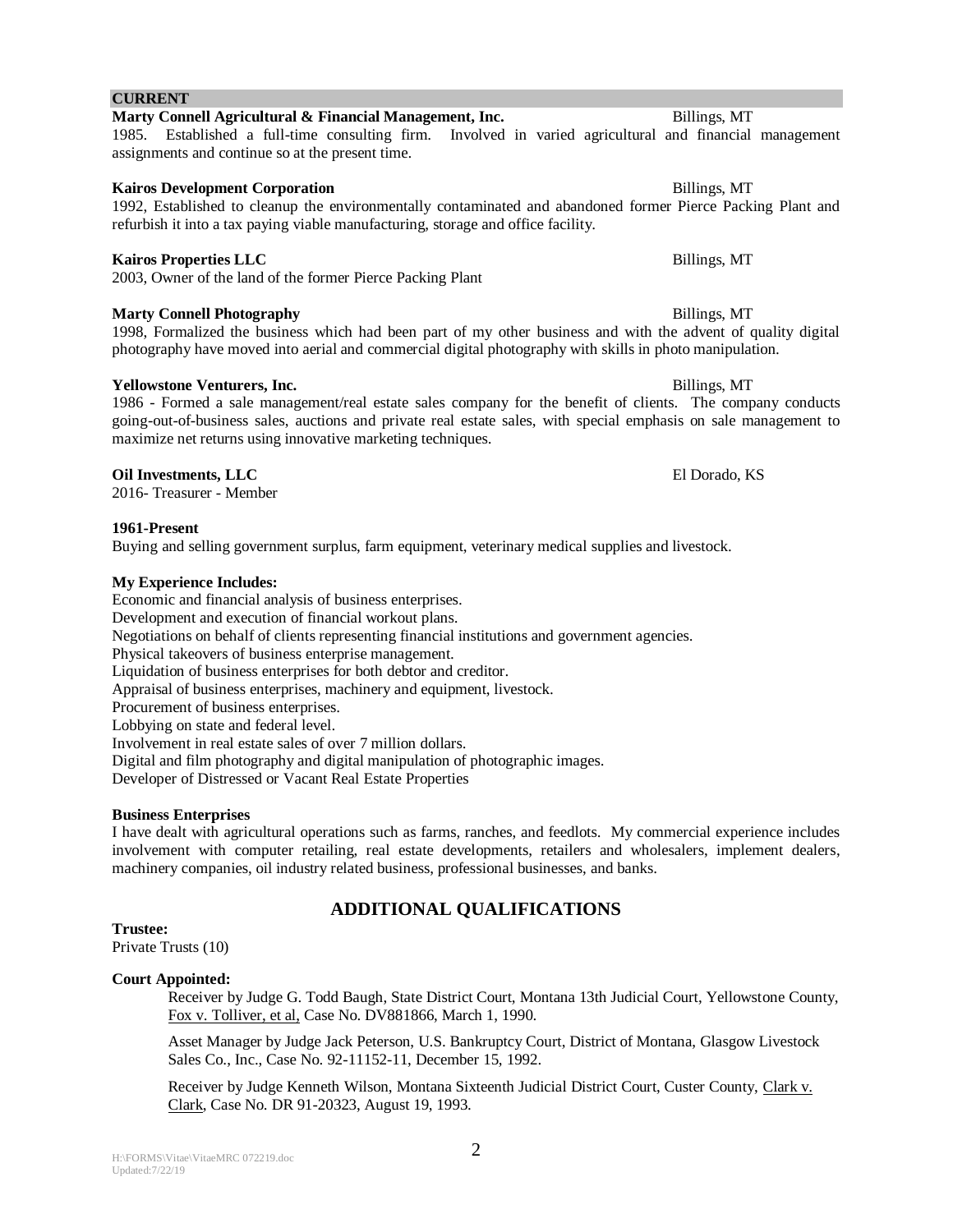Co-Personal Representative with Retired Judge Russell K. Fillner, Montana Fourteenth Judicial District, Musselshell County, In the Matter of the Estate of Robert F. Downs, Deceased, Probate No. DP 95-35, December 8, 1995.

Receiver by Judge G. Todd Baugh, Montana Thirteenth Judicial District Court, Carbon County, Schwend v. Schwend, et al., Cause No. DV 92-46, December 23, 1996.

Receiver by Judge Susan P. Watters, Montana Thirteenth Judicial District Court, Yellowstone County, Precision Theatrical Effects, Inc. vs. Cheryl Eileen Nickel and Chris Ringer, et al, Cause Nos. DV 00-0946 and DR 00-408, March 15, 2001.

Personal Representative by Judge David W. Nelson, McKenzie County, State of North Dakota, In the matter of the Estate of Alex Gullickson, aka Alex G. Gullickson, Deceased, Probate No. 27-05-P-10, February 8, 2005.

Special Administrator by Judge Brad Newman, Silver Bow County, State of Montana, In the Matter of the Estate of Thomas S. Souther, Deceased, Probate No. DP-09-34, July 7, 2009

Receiver by Judge Susan P. Watters, Montana Thirteenth Judicial District Court, Yellowstone County, Lana Vlahakis and Brenda Hyde vs. Brenda Burkhartsmeier, Cause No. DV 07-0623

Special Administrator by Judge L. Mark Riddoch, Magistrate of the District Court, County of Bonneville, State of Idaho, In the Matter of the Estate of Thomas S. Souther, Deceased, Case No. CV-2009-2510

Receiver by Judge Ingrid Gustafson, Montana Thirteenth Judicial District Court, Yellowstone County, Higher Power Energy LLC vs Exergy Development Group of Idaho, LLC, and James Carkulis and Exergy Development Group of Idaho, LLC vs Blue Renewable Energy LLC and Black Mountain Financial, Corp., Cause No. DV 14-0912, December 23, 2016.

#### **Employed Bankruptcy Panel Trustees:**

Corbin Howard, Esq., Andy Patten, Esq., Craig Martinson, Esq., Joe Womack, Esq. and Greg A. Luinstra, Esq., Darcy Crum, Esq., to Manage and Liquidate Businesses & Assets Acquired by Trustees.

#### **Qualified as an Expert:**

State District Court, Adams County, Colorado. State District Court, LaPlata County, Colorado. State District Court, Montana 13<sup>th</sup> Judicial District, Carbon County. State District Court, Montana 18<sup>th</sup> Judicial District, Gallatin County. State District Court, Montana 5<sup>th</sup> Judicial District, Madison County. State District Court, Montana 14<sup>th</sup> Judicial District, Musselshell County. State District Court, Montana 17<sup>th</sup> Judicial District, Valley County. State District Court, Montana 13<sup>th</sup> Judicial District, Yellowstone County. U. S. Bankruptcy Court, District of Montana. U. S. District Court, District of Montana. Board of Environmental Review, Department of Environmental Quality, State of Montana 3/26/01

## EDUCATION

#### **CERTIFICATIONS**

Licensed Real Estate Broker, 2000 Business Valuator Accredited in Litigation, 1999 - retired Licensed Real Estate Salesperson, 1986 Certified Agricultural Consultant, 1977- retired Doctor of Veterinary Medicine - Kansas State University, 1965 - retired **BUSINESS VALUATION EDUCATION** Certified Business Valuator Accredited in Litigation, 1999 - retired

#### Institute of Business Appraisers:

-Business Valuator Accredited in Litigation, October 1, 1999 -Litigation Support and Expert Witness Training for the Business Appraiser, 48 hours, 1998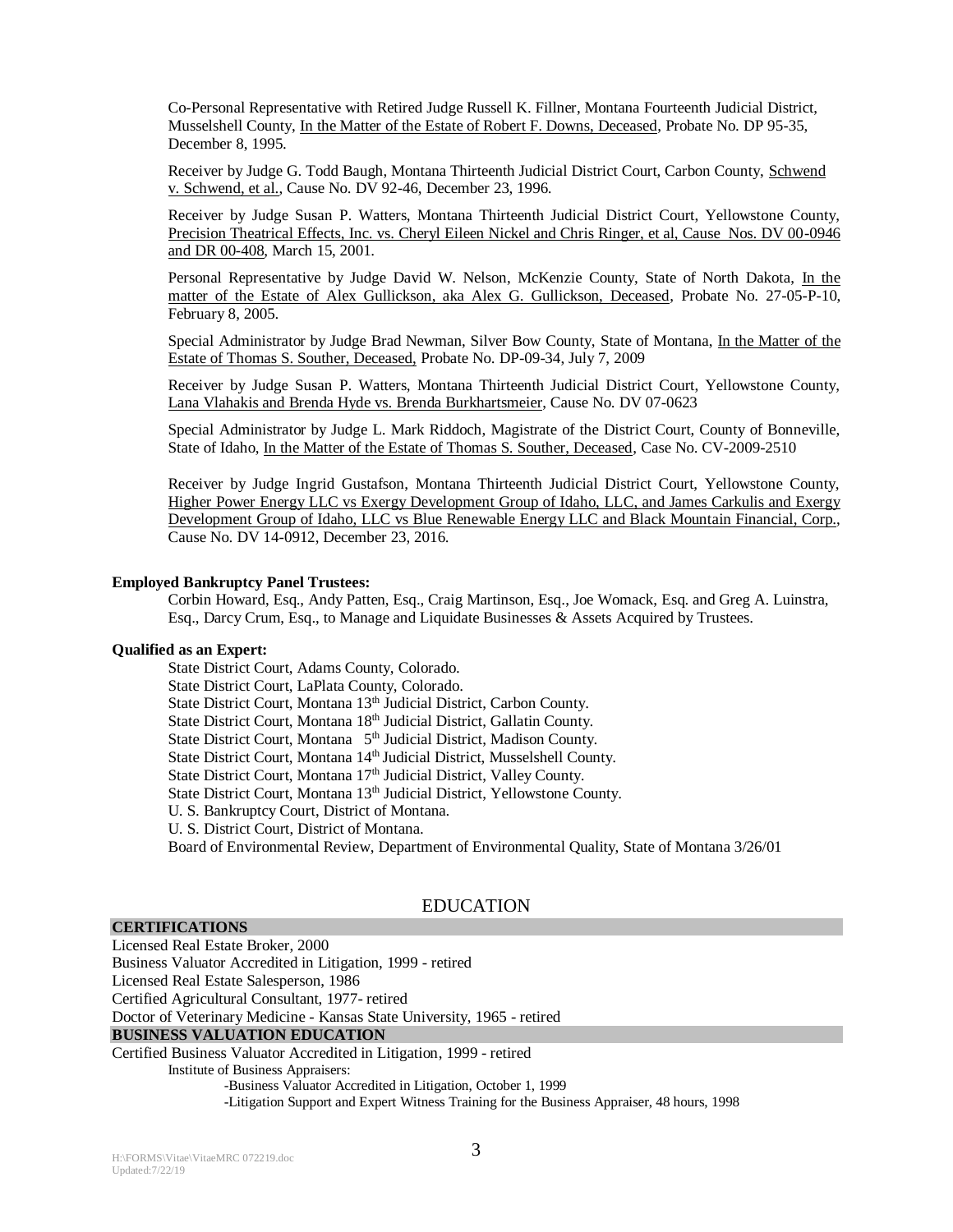-How to Value Mid-Size and Smaller Businesses Using Transaction Data to Value Closely Held Businesses, 16 hours, 1996 University of Arkansas: Business Valuation Research Project, July 14, 1998 (3 credits) American Society of Appraisers: BV 201 - Business Valuation Course, 30 hours, 1992 **PHOTOGRAPHY EDUCATION** NANPA Continuing Education 20 hrs each year 2006, 2007, 2008 & 2009 Adobe Master Photoshop, 2003, Santa Fe, NM, 50 hours Fine Digital Print, 2000, Santa Fe, NM, 55 hours Intel – Digital Photography Workshop, New Orleans, LA, 40 hours Photography Workshop, 1997, Chatham, MI, 60 hours Strategic Competitive Digital Edge, 1993, Boston, MA, 10 hours Portrait Workshop, 1992, Santa Fe, NM, 40 hours Nature Photography Workshop, 1990, Houghton Lake, MI, 40 hours Basic Color Photography, 1989, Billings, MT, 40 hours Portrait Photography, 1988, 20 hours Environmental Photography, 1988, 20 hours Photographing Earth, 1988, 8 hours **BUSINESS VALUATION & REAL ESTATE CONTINUING EDUCATION**  Online REAL ESTATE CE 12 hrs, 2018, 2019 Board and Commission Ethics Training, 2 hrs, 2017 Montana Water Rights, 8 hrs, 2013 EideBailly Tax Update, 8 hrs, 2012, 2013, 2014, 2015, 2016, 2017, 2018 CORE COURSE for Broker/Salesperson, 2012, 2013, 2014 Montana Economic Outlook, 4 hrs, 2006, 2007, 2008, 2009, 2010, 2011, 2012, 2013, 2014, 2015, 2016, 2017, 2018 1031 Myths & Misunderstandings, 4 hrs, 2012 Real Estate Law Update, 2011, 2014, 2015, 2016 Supervising Broker Real Estate Law, Ethics & Relevant Court Cases, 4 hrs, 2010, 2011, 2012, 2013, 2014, 2015, 2016 Agency – Legal Relationships in MT, 4 hrs, 2010 Supervising Broker Pre-Endorsement Course, 8 hrs, 2009 Red Flags of Mortgage Fraud, 3 hrs, 2009 Title Insurance, 4hrs, 2008 Real Estate Law Update, 4, hrs. 2007, 2008 Understanding Title Insurance to Improve Closing Process, 4 hrs, 2007 Current Issues in Stormwater & Wetland Regulations, 6.5 hrs, 2006 1031 Like Kind Exchange, 2 hrs, 2006 Law of Easements: Legal Issues and Practical Considerations, 7 hrs, 2005 Street Smart Economics, 4 hours, 2004 The Risk and Price is Right, 3 hours, 2004 Laws and Regulations, Standards of Practice, 4 hours, 2004 Newcomers: A Plus for Montana, 4 hours, 2003 Understanding Real Estate Lending and Finance, 3 hours, 2003 Real Estate Law – Update for 2003, 4 hours, 2003 Brokerage Management and Real Estate Technology Issues, 6 hours, 2003 Montana Licensing Law – Personal Assistants, 2 hours, 2003 Ethics & Real Estate, 4 hours, 2002 Buyer Representation in Real Estate, 6 hours, 2002 Environmental Issues in Your Real Estate Practice, 4 hours, 2001 Risk Management, 4 hours, 2001 Real Estate Math, 4 hours, 2001 Montana & Federal Law Update & Water Law, 1 hour, 2000 Home Ownership Made Easy, 3 hours, 2000 What is Your Ethical IQ?, 4 hours, 2000 Real Estate Principals and Law, 60 hours, 1999 Real Estate Problem Solving, 12 hours, 1999 **BUSINESS VALUATION & REAL ESTATE CONTINUING EDUCATION** (Continued) Subdivisions, 3 hours, 1998 Win-Win Negotiations, Montana Licensing Law & Rules & Law Update, and Real Estate Broker Management, 8 hours, 1997 Recent Developments in The Fair Housing Act, 3 hours, 1997 1031 Tax-Free Property Exchange, 3 hours, 1997 Taxation in Real Estate Residential, Investment and Exchanges, 8 hours, 1997 Agency Law, 4 hours, 1996

Real Estate Principles and the Laws of the State of Montana and U.S.A., 6 hours, 1996

- Environmental Issues and Real Estate Transactions, 8 hours, 1992
- Hazardous Waste in Real Estate Transactions, 12 hours, 1990
- Change Activity into Productivity, 3 hours, 1990